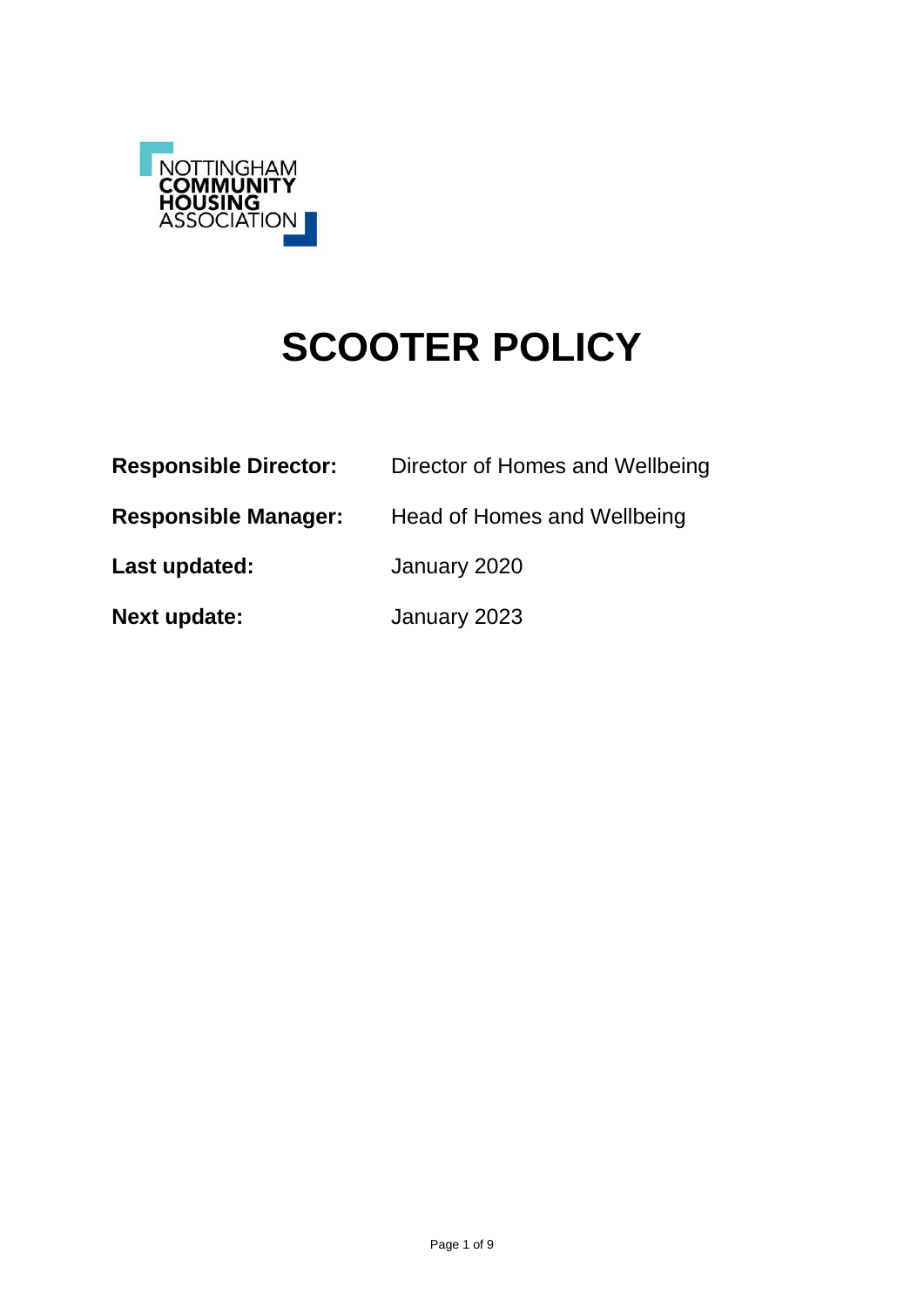# **Mobility Scooter storage policy**

#### **1. Introduction**

- 1.1 A significant proportion of NCHA customers are elderly and/or disabled and have acquired mobility scooters over the last few years to improve their mobility and independence. Storage and access have become significant issues for many customers, leading either to a scooter being a potential health and safety and fire hazard in a communal area or customer's property, or the lack of suitable storage acting as an impediment to NCHA's purchasing a scooter which would otherwise make a significant contribution to their independence and quality of life.
- 1.2 NCHA understands the benefits that mobility scooters can provide and wishes to support our customers and residents to retain their independence as far as possible. However, the health and safety of all of our customer's, staff and visitors must be our first priority.
- 1.3 In order to help customers who require a motorised scooter where suitable storage is not available, NCHA has maintained a Scooter Storage budget of £30,000 plus a repair budget of £5,000 which can be used to provide communal and individual scooter stores and improve access where required.
- 1.4 This policy deals with the storage of these scooters in NCHA owned properties and has been written with the intention of enabling people to use and store them whilst at the same time not compromising the Association's obligations under current fire safety legislation, namely the Regulatory Reform (Fire Safety) Order 2005.

# **2. Bringing a scooter onto NCHA premises**

- 2.1 Everyone has the right to purchase a mobility scooter. Storage, however, can be problematic, especially where the owners of scooters live in properties which lead out onto communal areas. In this situation the customer should first take advice from their Estate Officer and ask for permission in writing to store a scooter on NCHA premises.
- 2.2 By taking advice at this stage the customer will be able to confirm whether there is adequate storage space available before any purchase takes place. Allocation of space for a mobility scooter will be made on a first-come, firstserved basis. If there are already mobility scooters parked on a scheme the Estate Officer will record the details and every effort will be made to ensure that there is adequate space for all scooters to be stored. If there is insufficient space the Estate Officer will support the customer to apply to the NCHA Scooter Storage budget.
- 2.3 Customers who bring scooters onto a scheme without first making arrangements for a suitable storage space may be asked to remove them from the premises if the storage of scooter causes fire safety or other health and safety issues.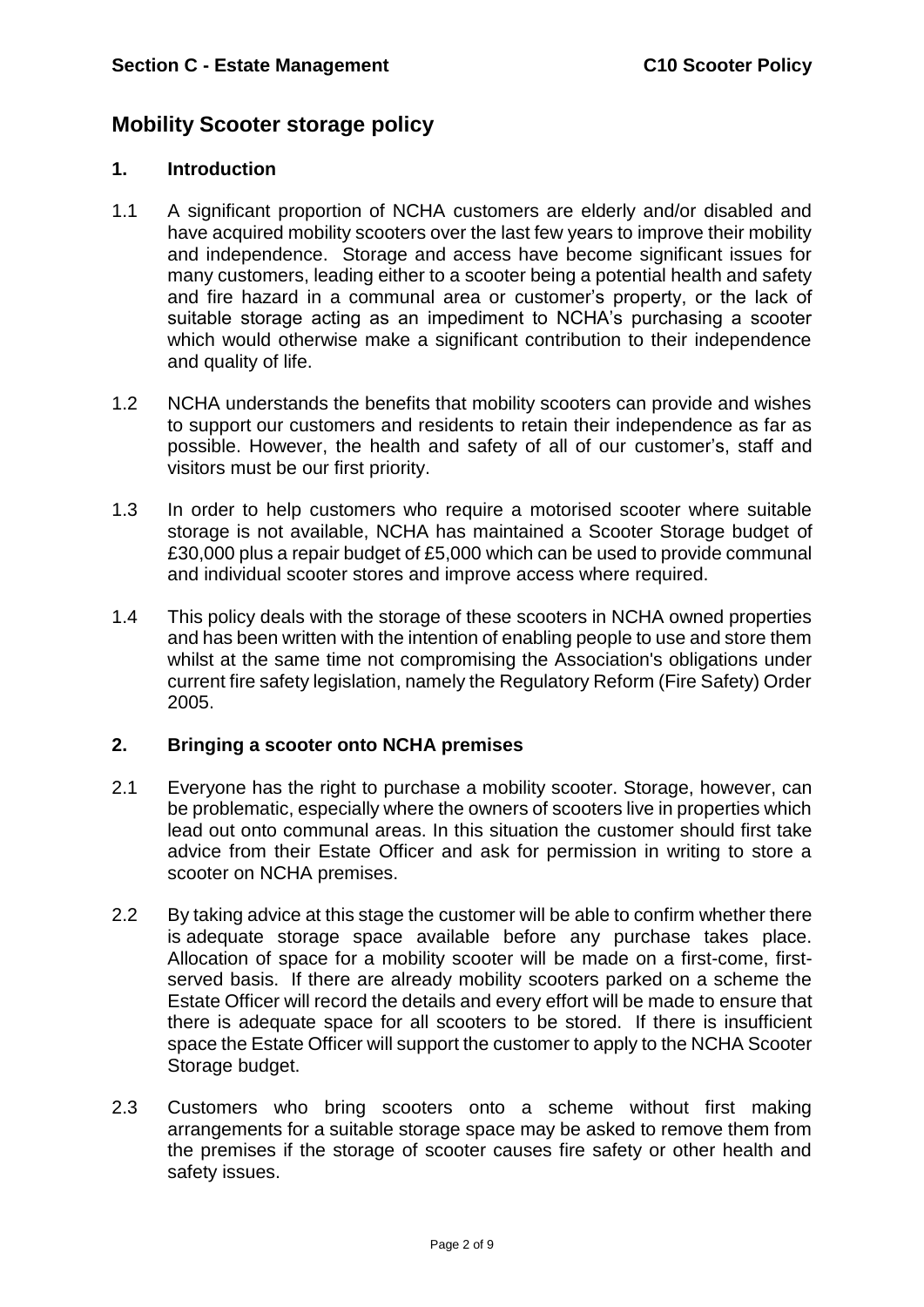### **3. Purchasing a scooter**

- 3.1 We recommend that customers visit a retail outlet where mobility scooters can be hired and training given to gain advice and experience of use before they purchase a scooter.
- 3.2 Customers should not purchase a mobility scooter without making appropriate checks that the scooter can be stored and charged in a safe location and that storage of the scooter does not cause any fire safety risks in communal areas or the customer's own flat, bungalow or house.
- 3.3 All customers should seek the permission of their NCHA Estate Officer if the intended storage and charging of a mobility scooter is in an internal or external communal area. Where the intended storage and charging location is in a customer's own property and is likely to obstruct access/exit from the property, it is recommended that customers consult their Estate Officer to discuss safe storage and charging options before purchasing a scooter.

### **4. Charging a scooter**

- 4.1 Scooters may only be charged a) in a customer's own home (where they will pay for the costs of charging) or b) in a designated internal or external charging and storing area.
- 4.2 If any scooters are found to be recharging in communal areas not designated for this purpose the owner of the mobility scooter will be recharged for the electricity used and may be asked to remove the scooter from the premises.
- 4.3 All scooters charged within a designated communal area will require a PAT (Portable Appliance Test) annually to ensure that the charging equipment is safe to be used. Where mobility scooters are stored in designated internal communal areas, NCHA will arrange for PAT tests to be undertaken either by a Scheme Manager or contractor. As the costs for PAT testing are likely to be minimal, individual customers will not be charged for test. Owners of mobility scooters which have failed the PAT test and found to be faulty MUST NOT continue to charge them in designated communal areas until the fault has been repaired. Owners of mobility scooters will be responsible for paying for repairs and must provide written evidence of completion of repairs by a suitably qualified person.
- 4.4 In accordance with NCHA's Fire Safety Management Policy, where no designated storage areas exist, mobility scooters must not be stored in access or escape routes. Under no circumstance should mobility scooters be charged in any communal areas other than specially equipped designated charging/storage rooms.
- 4.5 Scooters should not be left on permanent charge and should only charged for the manufacturer's recommended time.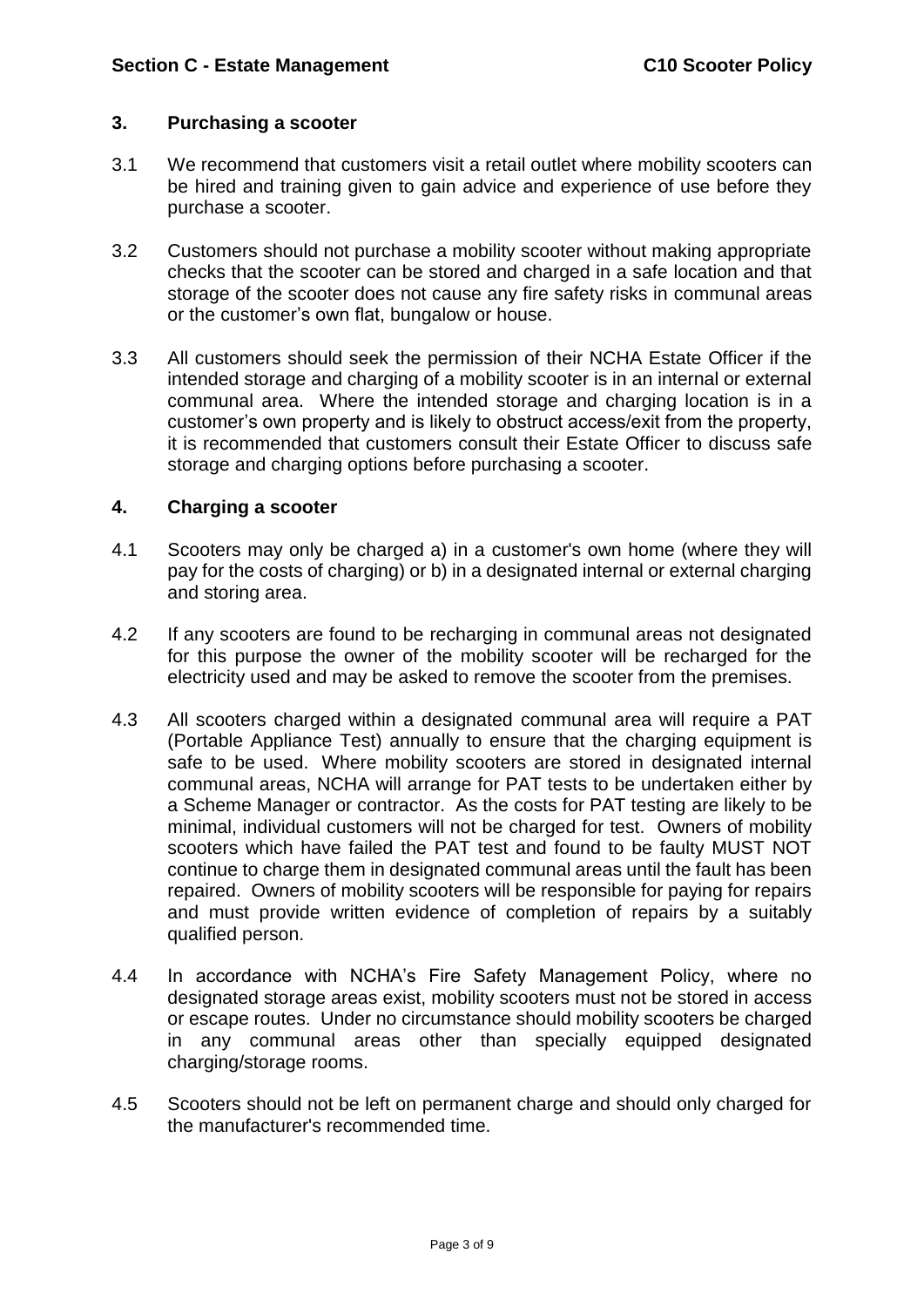## **5. Locations of scooter stores**

- 5.1 Wherever possible mobility scooters should be stored in a room in the customer's own home (not a passage way forming an access/exit route to the property) or in a storage facility outside and to the rear (where the customer lives in a ground floor flat, house or bungalow).
- 5.2 Where a suitable scooter store, hardstanding, electric supply and connection for charging and/or access to the public highway does not exist, customers supported by the Estate Officer should apply to the Scooter Storage budget for funding to provide individual or communal stores, suitable hardstanding, electric supply and connection for charging and suitable access to the public highway before purchasing a mobility scooter. See Appendix 1 for further details.
- 5.4 Where this clearance has been given and an area has been specifically designed and set aside for this purpose, whether indoors or outdoors, residents should at all times comply with the conditions placed upon the storage and usage of the scooter on NCHA premises.
- 5.5 Any mobility scooters kept on NCHA property should have appropriate insurance in place. This should include liability insurance in case of either damage to the building, or injury involving other people who may be living at or visiting the property. Where a mobility scooter owner does not have insurance, damage caused to the building by the mobility scooter owner will be recharged.
- 5.6 Any damage to NCHA property caused by a mobility scooter will be recovered through the scooter owner's insurance company. If the owner does not have a current insurance certificate they may be liable for meeting the costs themselves.
- 5.7 Customers who bring scooters onto a scheme without arranging suitable insurance first may be asked to remove them from the premises.

# **6. Customer funded Scooter Store and access works**

- 6.1 Where a customer wishes to fund their own Scooter Store and access works, the customer should produce a plan of the intended work and seek NCHA consent in writing. Any customer funded works should be undertaken by a competent and suitably qualified contractor. If the customer wishes to have any works undertaken on a DIY basis by members of their family, the customer will need to provide evidence that the person(s) undertaking the work is competent to undertake the works specified.
- 6.2 Before giving consent for works, NCHA will ensure that the planned works are appropriate for the property and deal adequately with any health and safety issues.
- 6.3 NCHA will conduct a post inspection of any completed customer funded and DIY works to ensure that all works have been completed to a suitable standard,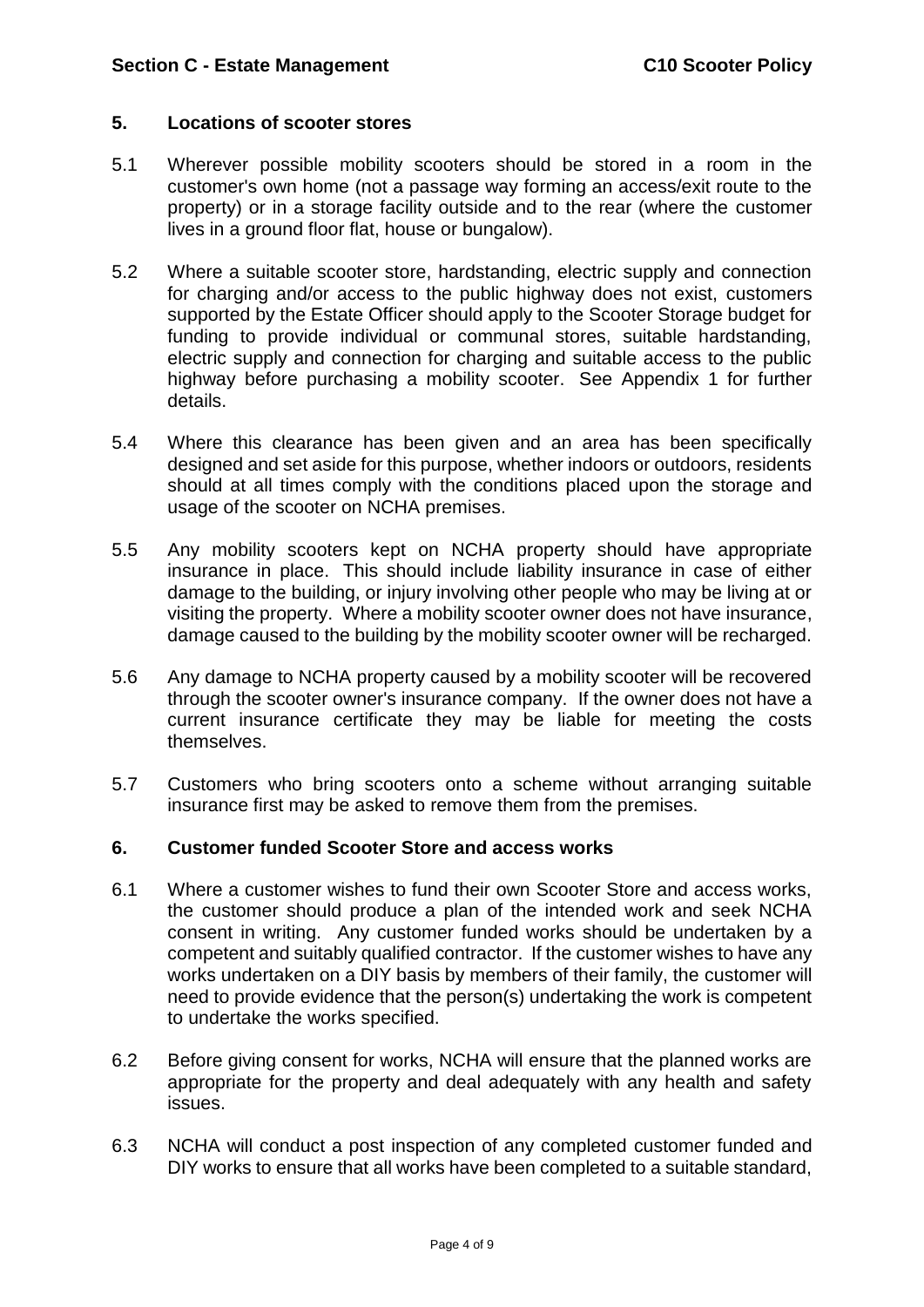all health and safety concerns have been addressed and any electrical installations pass NEIC statutory standards.Where works are found to fall below the required standard, the customer will be requested to make good the works. Where the customer is unable or unwilling to make good substandard works, NCHA may take whatever action is necessary up to and including replacing or removing substandard work and disconnecting electric connections. The cost of all works related to making good substandard works will be recharged to the customer.

## **7. Transferring to a more suitable property**

7.1 If the customer's current property is unsuitable for storing/using a mobility scooter and is not suitable for any adaptations, the customer may apply for a transfer to another NCHA property.

#### **8. Prioritisation**

- 8.1 The purpose of establishing a set of prioritisation criteria is to ensure that limited funds are allocated on a fair basis that reflects both applicants need for a mobility scooter and safe access to their property and takes account of the waiting time of applications.
- 8.2. It is hoped that whilst date ordered applicants may have to wait longer than Urgent Priority applicants, the use of a primarily date ordered system will ensure that their applications will be funded within a reasonable period of time.
- 8.3 Applicants should complete the Application for Scooter Storage Funding (Appendix 1) and pass the completed form to the Service Manager – Customer Contact & Rents.
- 8.4 Urgent Priority:
	- a. Where a customer is severely disabled or suffering from severe ill health and is completely reliant on their mobility scooter to maintain any independence and mobility, or;
	- b. Where a customer urgently needs to purchase a mobility scooter to reestablish their independence and mobility following a newly developed significant disability/severe illness, and; where a customer cannot keep or purchase of a mobility scooter without the installation of a scooter store and/or provision of suitable access.
- 8.4.1 Urgent priority should be backed up with medical written evidence provided by the customer to the person completing the assessment and will be determined by the Service Manager – Customer Contact & Rents. These applications may be given priority over other applications that are dealt with in date order.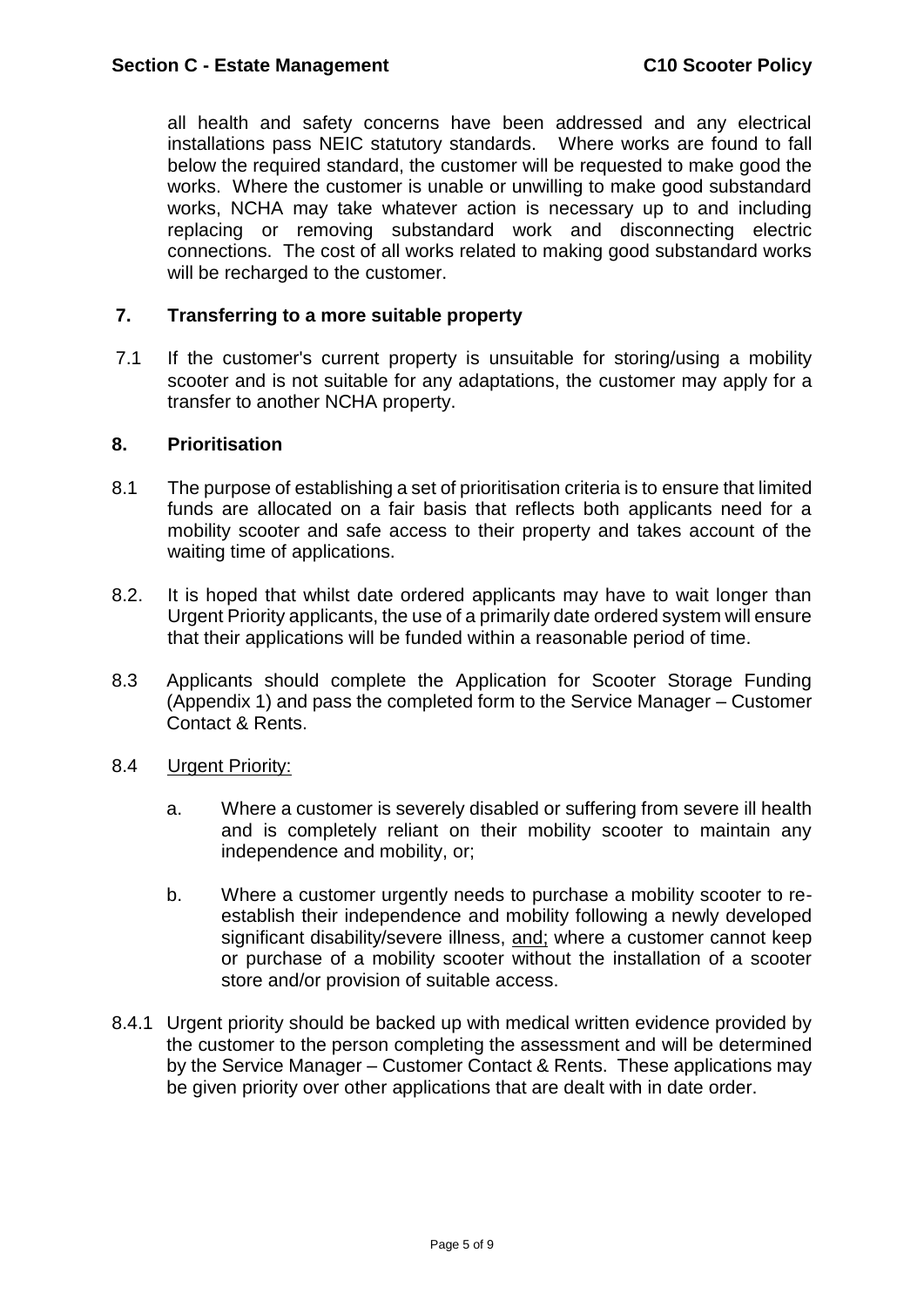#### 8.5 Communal Areas

- 8.5.1 Customers who currently own a mobility scooter which is necessary to maintain their independence and mobility living in flats accessed through communal areas where mobility scooters cannot be stored because of fire safety issues and where it is not safe or possible to store a scooter in the customer's own flat.
- 8.5.2 Please note that customers who do not currently own a mobility scooter but wish to purchase one will be dealt with under the standard date ordered priority unless the applicant satisfies the criteria for Urgent Priority (below)

### 8.6 Date Order Waiting List

- 8.6.1 The Service Manager Customer Contact & Rents will maintain a register and waiting list of all applications received for scooter store and access works. The list will be used to confirm the date order; the priority of applications received and monitor the progress of applications and installations received.
- 8.6.2 All applications will be placed on a waiting list and works ordered on the Date Order list with the exception of 2. Scooter Stores in communal areas, and 3. Urgent Priority, below.
- 8.6.3 Once the Scooter Store budget has been spent in any one financial year, applicants will be told that they will have to wait until at least the next financial year when a further budget allocation is available.

# **9. Acknowledgement of receipt of Scooter Store applications**

- 9.1 Following the receipt of a scooter store application and confirmation of priority, the Service Manager, Customer Contact & Rents should write to the applicant confirming the priority awarded and providing an approximate indication of the likely waiting period.
- 9.2 If the applicant will have to wait until at least the next financial year, the applicant should be advised of any other options for storing a scooter store that may be available to them.

# **10. Scooter storage budget works**

- 10.1 All scooter store and scooter access works should be assessed by the Maintenance Technical Officer who should seek suitable quotes from Maintenance Approved Contractors for the works required. The Technical Officer should consider any health and safety implications of proposed scooter store installations and access works and consult with the Customer Contact & Rents Service Manager with regard to any design and cost issues which need to be resolved.
- 10.2 The Technical Officer should also recommend the type of scooter store to be installed which meets the needs of the customer and provides an appropriate level of security for the location.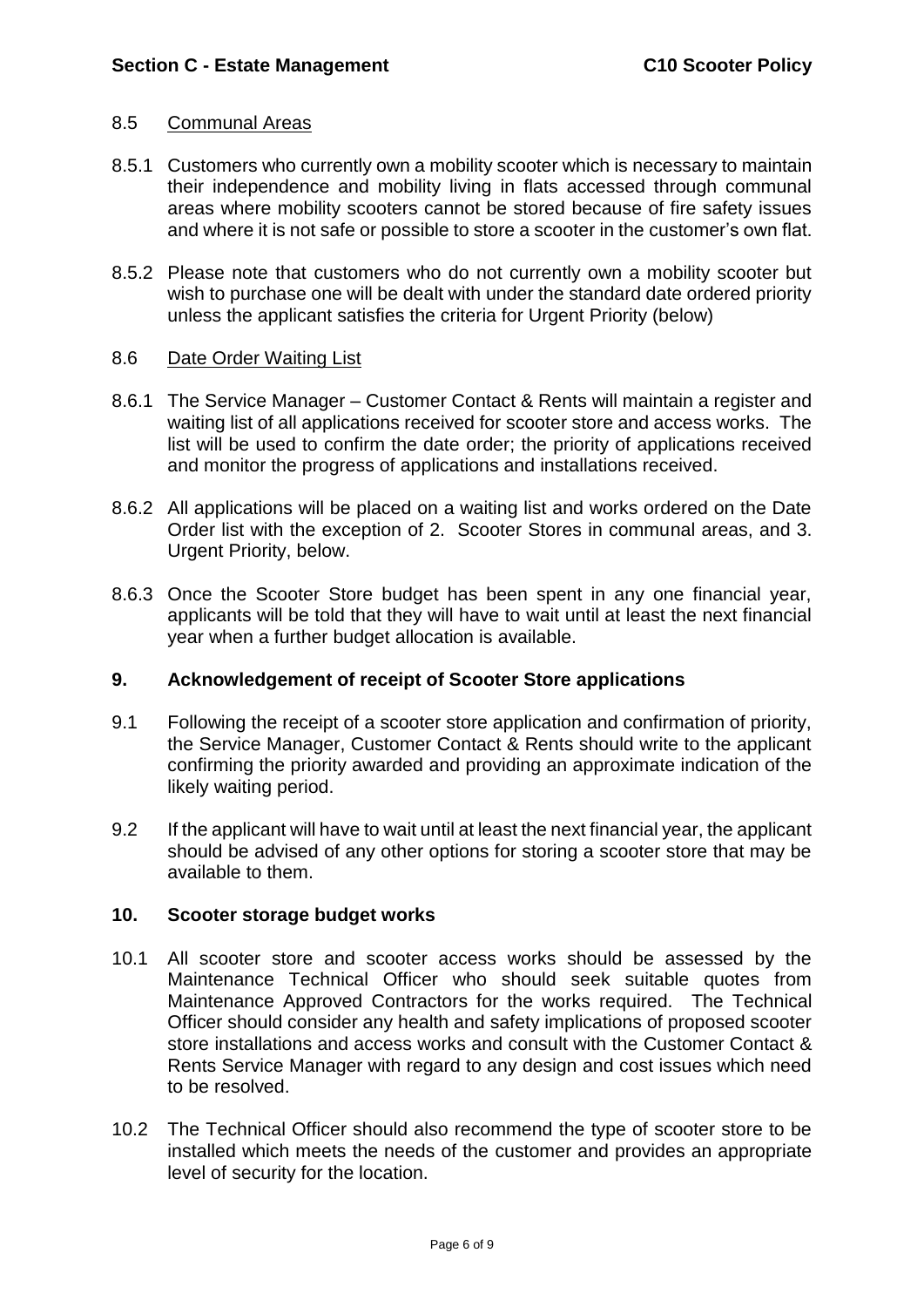- 10.3 Following agreement of the priority and confirmation of quotes, the Service Manager – Customer Contact & Rents should request authorise an order for the works and scooter store through the EBIS system. No orders should be GRN's (approved for payment) until it has been confirmed that works have been completed to a satisfactory standard.
- 10.4 The Service Manager Customer Contact & Rents should ensure that customers are kept informed about the progress of their scooter store installations and the installation process. Where the budget for the current financial year has been committed, the Service Manager, Customer Contact & Rents should write to applicants whose scooter stores cannot be funded in the financial year to confirm the carry over to the next financial year.

# **11. Assessment of Scooter Store benefits**

- 11.1 The Service Manager Customer Contact & Rents should arrange for a survey of completed scooter store installations in each financial year to assess the application and installation process and the value for money and benefits received by customers following installation.
- 11.2 The results of this survey should be presented to and considered by the Collective Panel and any recommendations for improvements considered by the Service Manager – Customer Contact & Rents to be implemented.

#### **12. Charging for running costs**

12.1 NCHA will not charge for the running costs of communal scooter stores. Customers who have individual scooter stores attached to their properties will be expected to use an electricity supply from their own property.

#### **13. Removal of scooter stores no longer required**

- 13.1 Communal scooter stores will remain in place and will therefore be available for future customers where space is available.
- 13.2 Where a customer with an individual scooter store has vacated a property, the property will initially be advertised for and let to applicants who require a mobility scooter. Where this is not possible, and the new customer does not require a mobility scooter, the scooter store will be removed and reused at another location.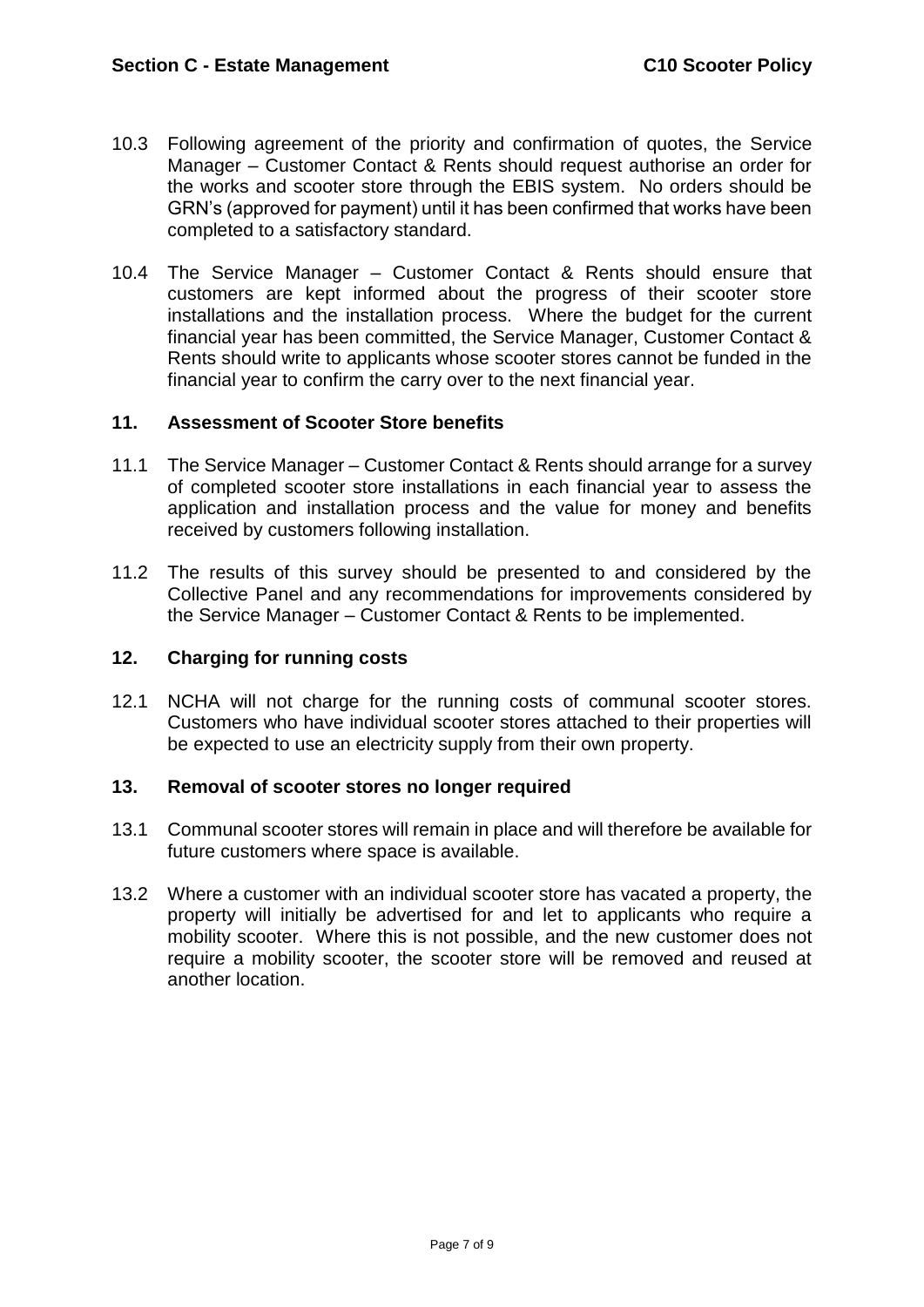# **Appendix 1**

Application for Scooter Storage Funding

**Information for your Application:**

**Name: ........................................................................................................ Address: ........................................................................................................**

**Post code: ........................................................................................................**

# **1. Please give details of the type of property you live in;**

- $\Box$  Flat with access through an internal communal area
- $\Box$  Flat with individual access to street
- $\square$  Bungalow
- $\Box$  House
- $\Box$  Other not described above

# **2. My property is on the;**

- $\Box$  Ground floor
- $\Box$  First floor
- □ Second floor
- $\Box$  Third floor and above
- $\Box$  On more than one floor (i.e., maisonette or house)

#### **Criteria for prioritising the scooter storage budget:**

Please  $\boxtimes$  the priority which you think applies to your application;

# **1. Date Order Waiting List:**

This includes: All Scooter Store applications that do not come under the category 2.0 Communal Areas, or 3.0 Urgent Priority.

#### **2.0 Communal Areas:**

Customers who currently own a mobility scooter which is necessary to maintain their independence and mobility living in flats accessed through communal areas where mobility scooters cannot be stored because of fire safety issues and where it is not safe or possible to store a scooter in the customer's own flat.

Please note that customers who do not currently own a mobility scooter but wish to purchase one will be dealt with under the standard date ordered priority unless the applicant satisfies the criteria for Urgent Priority (below)